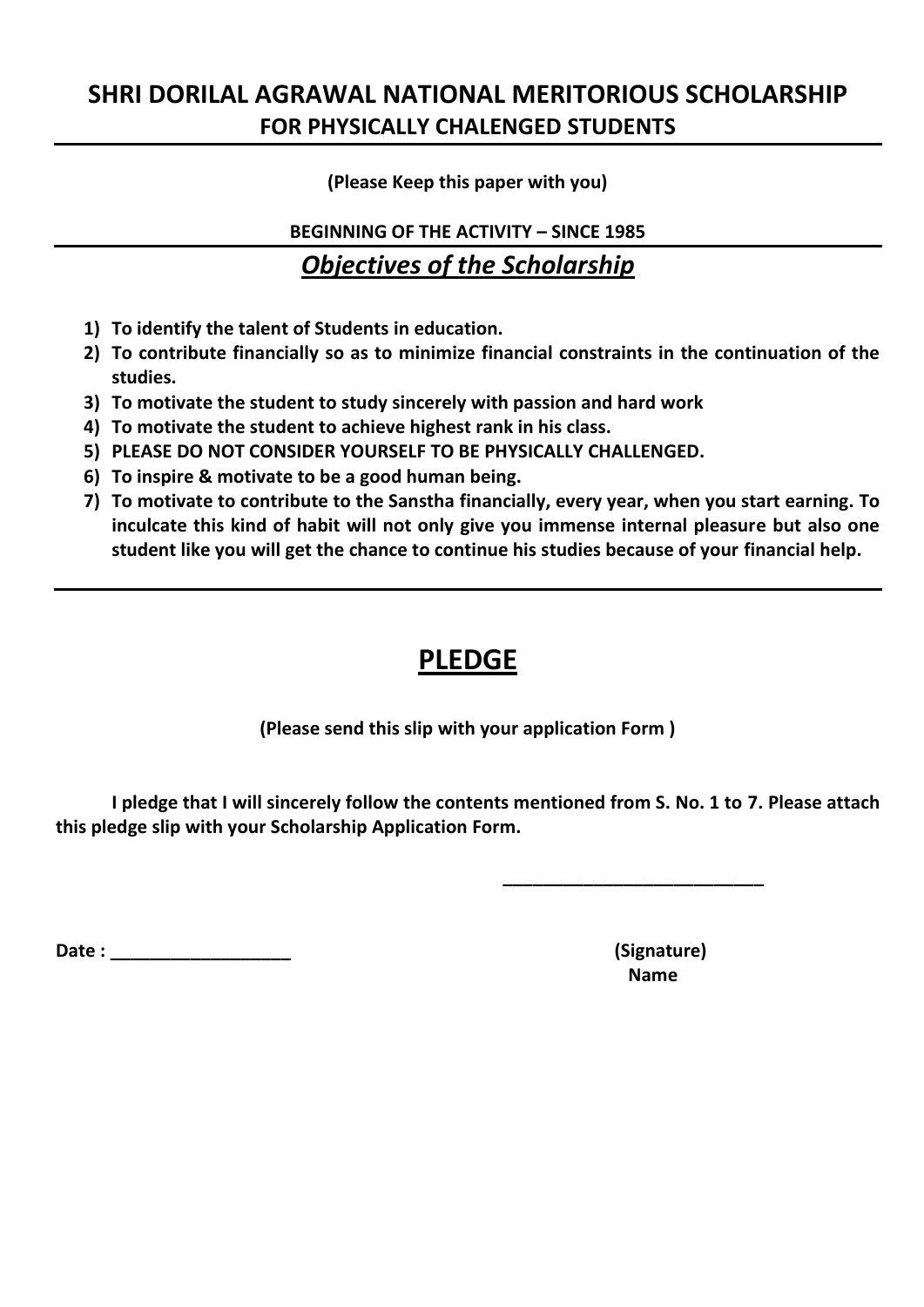

#### **SHRI DORILAL AGRAWAL NATIONAL MERITORIOUS SCHOLARSHIP 2021 ORAGANISER - VIKLANG SAHAYATA SANSTHA-AGRA BRANCH (H.O. MATHURA) CO – ORGANIZER - AMAR UJALA FOUNDATION**



**REG. NO. – VSS /\_\_\_\_\_\_\_ /2021 REG. DATE :- \_\_\_\_\_\_\_\_\_\_\_**

**(TO BE FILLED BY SANSTHA OFFICE)**

Affix the self Attested Passport size Photo showing Disability

### **SCHOLARSHIP APPLICATION FORM 2021**

**NOTE - ONLY THOSE SPECIALLY ABLED STUDENTS ARE ELIGIBLE TO APPLY FOR THE SCHOLARSHIP WHO ARE CURRENTLY STUDYING IN BBA/BCA/B.TECH./ B.D.S/ M.B.B.S. / MBA/ MCA / M.TECH / M.D. / M.S. COURSES.**

#### **(TO BE FILLED BY STUDENT)**

| $\mathbf{1}$   | <b>Name of the Applicant</b>                                                                                                           |                                |                           |          |  |
|----------------|----------------------------------------------------------------------------------------------------------------------------------------|--------------------------------|---------------------------|----------|--|
| $\overline{2}$ | <b>Father's Name</b>                                                                                                                   |                                |                           |          |  |
| 3              |                                                                                                                                        |                                |                           |          |  |
|                | <b>Permanent Residential Address</b><br>with Pincode no.                                                                               | Vill./City                     |                           |          |  |
|                |                                                                                                                                        | Distt.                         | <b>State</b>              | Pin code |  |
| $\overline{4}$ |                                                                                                                                        |                                |                           |          |  |
|                | <b>Current Mailing Address</b><br>with Pincode no.                                                                                     | Vill./City                     |                           |          |  |
|                |                                                                                                                                        | Distt.                         | <b>State</b>              | Pin code |  |
| 5              | Mobile no. (Mention at least two<br>numbers)                                                                                           |                                |                           |          |  |
| 6              | Email ID (Fill in Capital Letters)                                                                                                     |                                |                           |          |  |
| $\overline{7}$ | <b>Date of Birth</b>                                                                                                                   |                                |                           |          |  |
| 8              | <b>Aadhar Card No.</b>                                                                                                                 |                                |                           |          |  |
| 9              | <b>Please mention your name</b><br>according to your Savings Bank<br>$A/c$ (Attach a photocopy of your<br>Bank Passbook & Bank Cheque) |                                |                           |          |  |
| 10             | <b>Monthly Income of Family</b><br>(Please attach a photocopy of<br>Income certificate)                                                |                                |                           |          |  |
| 11             |                                                                                                                                        | Lower Limb Amputee             | <b>Upper limb Amputee</b> | Polio    |  |
|                | Please tick $(\sqrt{})$ on Type Of<br>Disability & write its %                                                                         | Deaf & Mute<br>Blind<br>Others |                           |          |  |
|                | (Please attach Disability Certificate)                                                                                                 |                                |                           |          |  |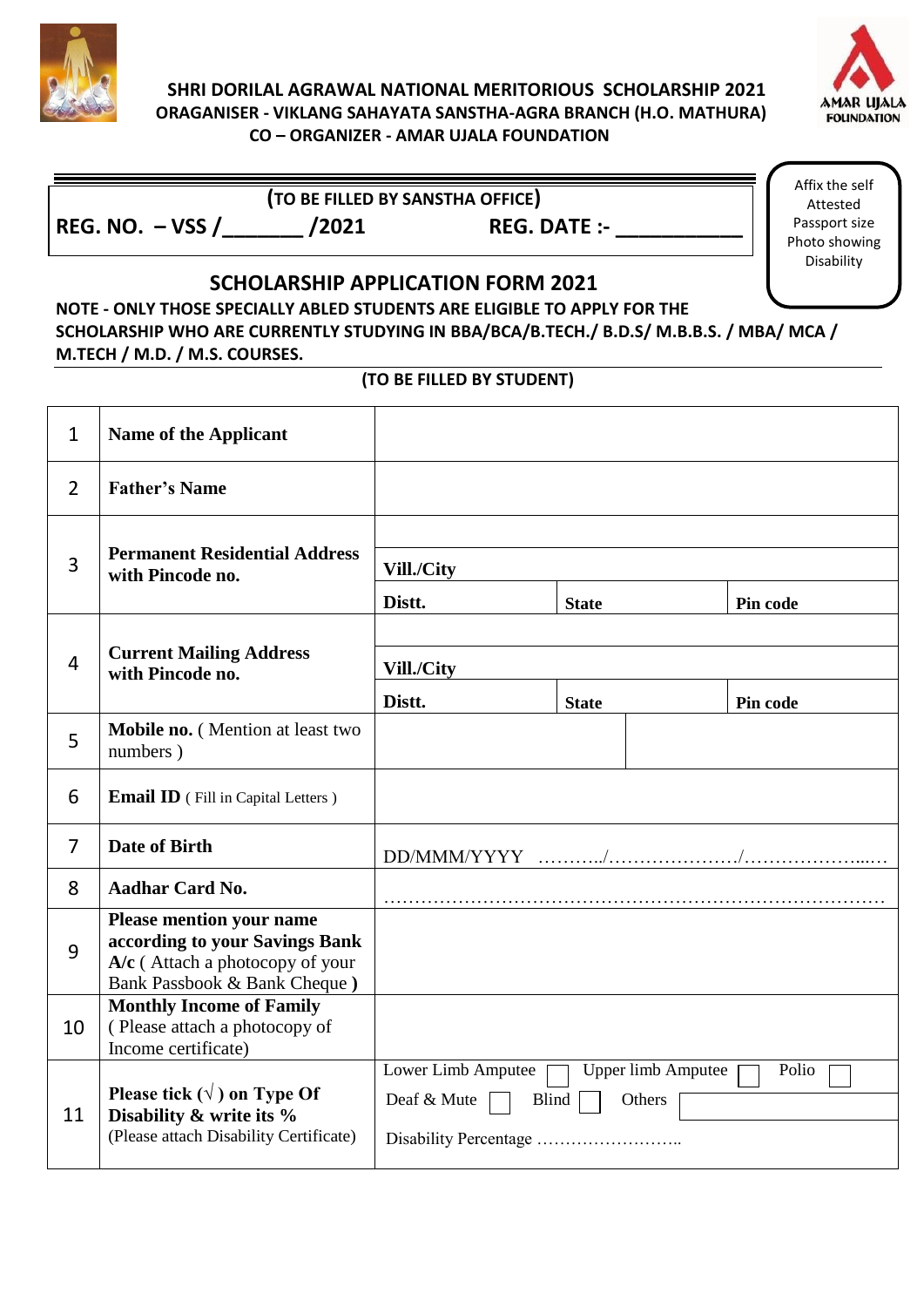| <b>Details of the Educational Qualification</b> |                                                                                                                                       |            |                                  |                                    |                               |               |  |
|-------------------------------------------------|---------------------------------------------------------------------------------------------------------------------------------------|------------|----------------------------------|------------------------------------|-------------------------------|---------------|--|
| S.<br>No.                                       | <b>Class/Course</b>                                                                                                                   |            | <b>Year of</b><br><b>Passing</b> | Name of<br><b>Board/University</b> | <b>Obtained</b><br>Percentage | <b>Others</b> |  |
| 1.                                              | High school                                                                                                                           |            |                                  |                                    |                               |               |  |
| 2.                                              | Intermediate                                                                                                                          |            |                                  |                                    |                               |               |  |
| 3.                                              | Graduation                                                                                                                            | $1st$ Year |                                  |                                    |                               |               |  |
|                                                 |                                                                                                                                       | $2nd$ Year |                                  |                                    |                               |               |  |
|                                                 |                                                                                                                                       | $3rd$ Year |                                  |                                    |                               |               |  |
|                                                 |                                                                                                                                       | $4th$ Year |                                  |                                    |                               |               |  |
|                                                 |                                                                                                                                       | $5th$ Year |                                  |                                    |                               |               |  |
|                                                 | Post-<br>Graduation                                                                                                                   | $1st$ Year |                                  |                                    |                               |               |  |
| 4.                                              |                                                                                                                                       | $2nd$ Year |                                  |                                    |                               |               |  |
|                                                 |                                                                                                                                       | 3rd Year   |                                  |                                    |                               |               |  |
| 5.                                              | Any other<br>Qualification                                                                                                            |            |                                  |                                    |                               |               |  |
| 13.                                             | Name of the Course in which you are<br>studying<br>Ex- If you are pursuing MBA-1 <sup>st</sup> Year<br>then write Course-MBA Year-1st |            |                                  |                                    |                               |               |  |
| 14.                                             | Dean/Principal's Name, Mobile No. &<br>E mail-ID of Your College                                                                      |            |                                  |                                    |                               |               |  |
| 15.                                             | Name & Address of your<br>College/University where you are<br>currently studying                                                      |            |                                  |                                    |                               |               |  |
| 16.                                             | Whether your College is Government or<br>Private                                                                                      |            |                                  |                                    |                               |               |  |
| 17.                                             | HAVE YOU GOT THE SCHOLARSHIP<br>FROM OUR NGO EVER BEFORE IF YES<br>THEN PLEASE SPECIFY THE DURATION                                   |            |                                  |                                    |                               |               |  |
| 18.                                             | If selected for this Scholarship, Please<br>mention full postal address where you<br>want to receive the Scholarship Cheque           |            |                                  |                                    |                               |               |  |
|                                                 |                                                                                                                                       |            | Vill./City                       |                                    |                               |               |  |
|                                                 |                                                                                                                                       |            | Distt.                           | <b>State</b>                       | Pin code                      |               |  |

# **Please justify in fifteen sentences "Why should you be given this Scholarship".**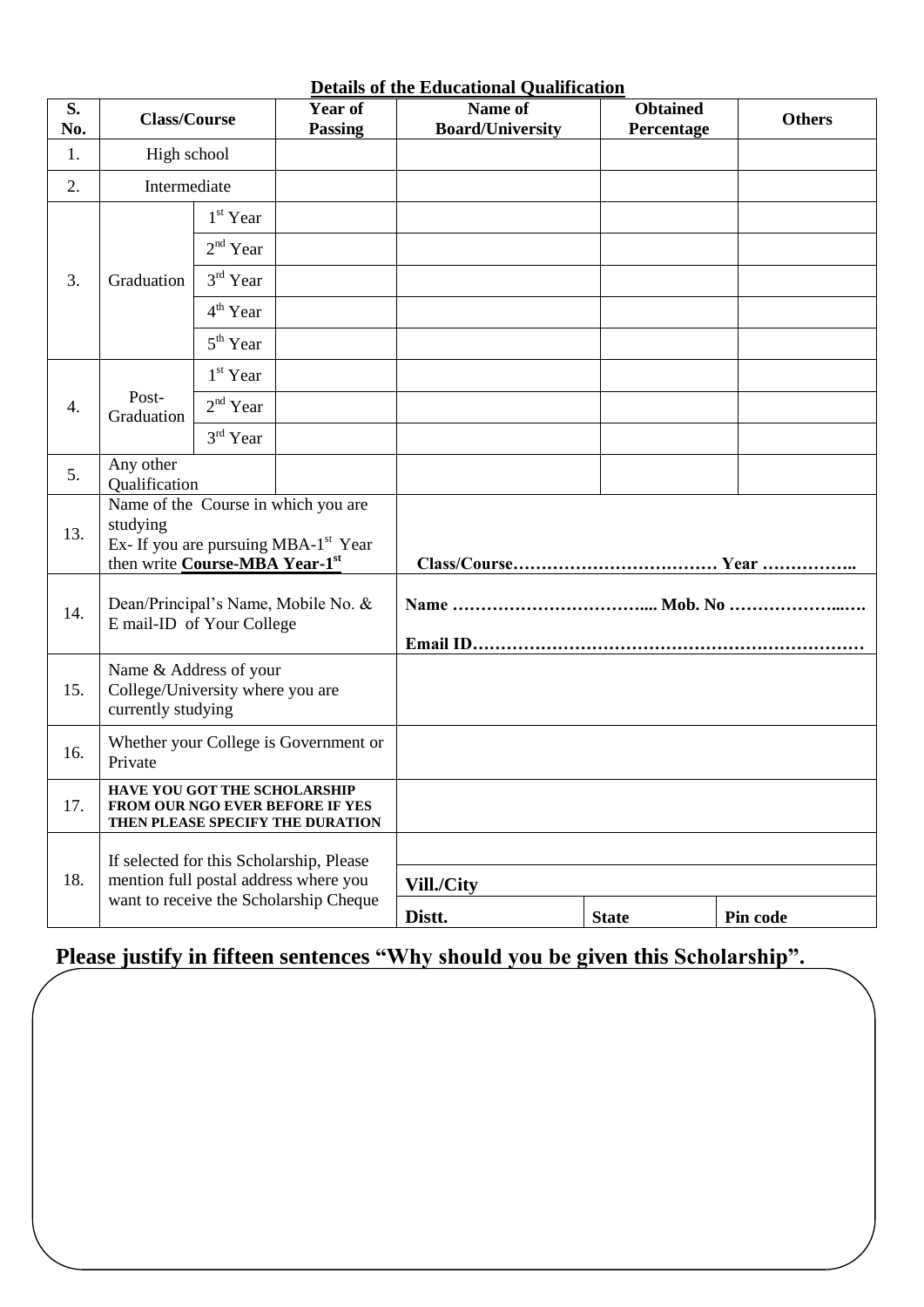# **CERTIFICATE**

#### **Please Tick (Yes/No)**

- 1) I certify that the facts mentioned by me in the Scholarship Application Form are true to the best of my knowledge & I have neither concealed any fact nor have written any false information. ( Yes/No )
- 2) That I haven't applied for any other Scholarship. ( Yes/No )
- 3) If I have applied then the application has not been yet accepted. ( Yes/No )
- 4) That I am not receiving any other Scholarship either from the State or Central Government or the College – where I am presently studying. ( Yes/No )
- 5) That I shall be informing the **Viklang Sahayata Sanstha's** officials as and when I start receiving any Scholarship from any other source. ( Yes/No )

If the above details are found to be wrong then my Scholarship Application should be cancelled, I will have no objection.

Parent's Signature Signature Signature of Applicant /Thumb Impression /Thumb Impression

…………………………… …………………………..

Date: - ………………………………

# **CERTIFICATE**

Certified that Mr./Ms.  $\ldots$   $\ldots$   $\ldots$   $\ldots$   $\ldots$   $\ldots$   $\ldots$   $\ldots$   $\ldots$   $\ldots$   $\ldots$   $\ldots$   $\ldots$ 

#### **Please Tick (Yes/No)**

1. Is Specially Abled & is a regular Student of …….…………Course and is studying in our

College/Institution in **2021-22** session. ( Yes/No )

- 2. Student hasn't applied for any other Scholarship till now. ( Yes/No )
- 3. If he has applied then the application has not yet been accepted. ( Yes/No )
- 4. Student is not receiving any other Scholarship either from the State or Central Government or from the College. ( Yes/No )
- 5. That I shall be informing the **Viklang Sahayata Sanstha's** officials on **[vssagra2021@gmail.com](mailto:vssagra2021@gmail.com)** as and when he/she start receiving any Scholarship from any other source. (Yes/No)

I certify that the student is honest, hardworking, sincere and bears a good moral character. I recommend his/her application for the scholarship from your N.G.O.

> ………………………………………… Signature of Dean/ Principal Stamp/Seal of Dean/ Principal Date: ………………………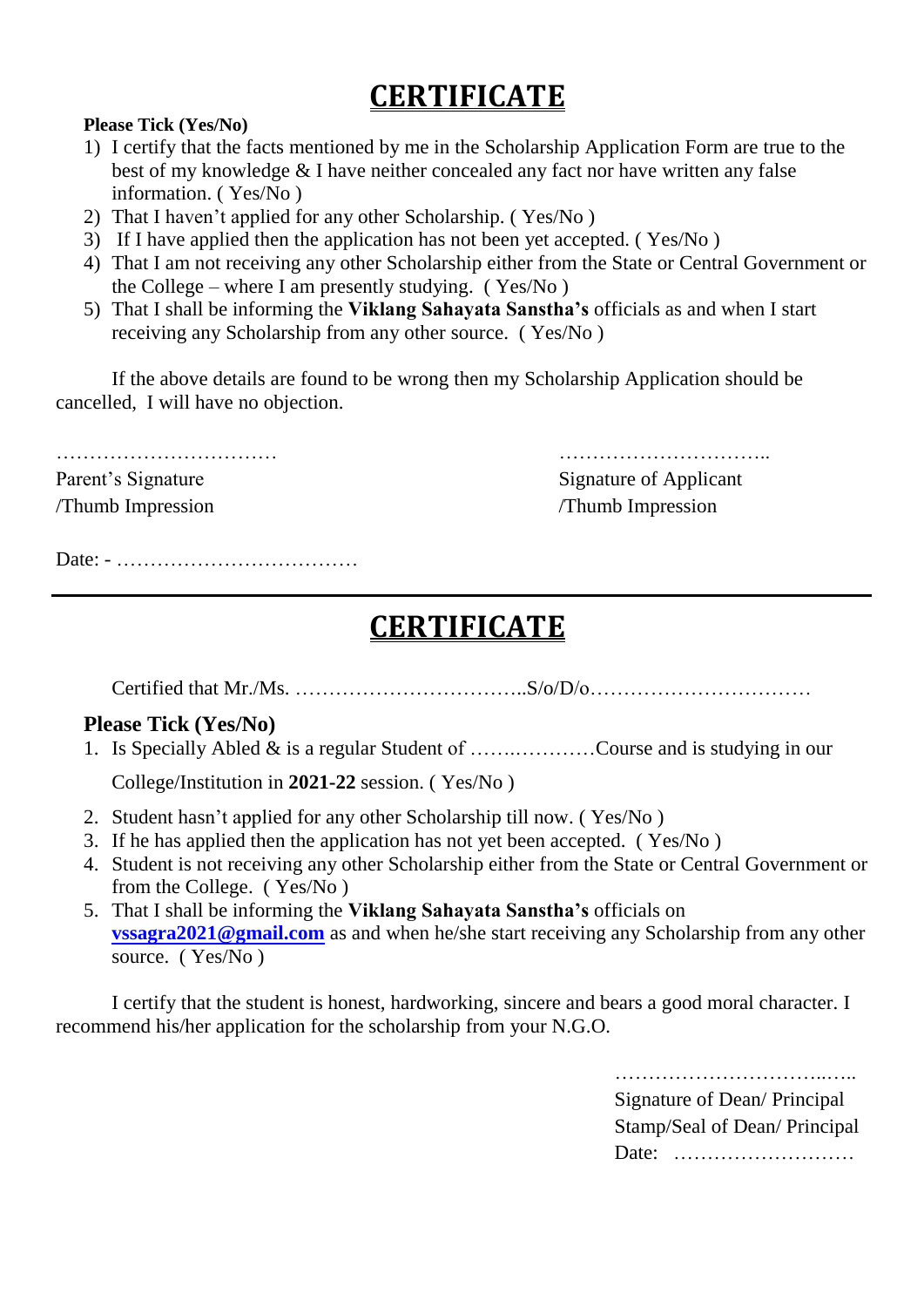# **INSTRUCTION'S FOR THE CANDIDATE**

#### **(Please keep this page with you)**

Please enclose the **SELF-ATTESTED PHOTO COPIES** of the following documents and submit the original copy when asked -

- 1) Two passport size photo showing the disability **(Bearing your name & address on the back of the photo ) & also please ensure to mail one passport size photo & one standing photo showing your disability on [vssagra2021@gmail.com](mailto:vssagra2021@gmail.com) .** Please write your name & the Class/Course in which you are studying in mail body**.**
- 2) Annual / Semester Tuition Fees Receipt (**July/August 2020**).
- 3) Aadhar card
- 4) Bank Passbook/Bank Cheque
- 5) Income Certificate
- 6) Disability Certificate issued by Chief Medical Officer.
- 7) Mark sheets of all passed exams. ( From High school onwards)

#### **Please attached the documents with application form in following order-**

| (a)Application Form                         | (b) Tuition Fees Receipt | (c) Aadhar Card                        |  |  |  |  |
|---------------------------------------------|--------------------------|----------------------------------------|--|--|--|--|
| (d) Bank Passbook/Bank Cheque               | (e)Income Certificate    | (f) Disability Certificate             |  |  |  |  |
| $(g)10^{th}$ Mark sheet                     | $(h)12^{th}$ Mark sheet  | (i) Graduation Mark sheets (Year Wise) |  |  |  |  |
| (i) Post-Graduation Mark sheets (Year Wise) |                          |                                        |  |  |  |  |

#### **Important Information**

- 1) Selection will be done strictly on merit.
- 2) If , for any reason you discontinue your education in the middle of the session, you will inform the **Viklang Sahayata Sanstha - Agra Branch** immediately.
- 3) If for any reason in the middle of the session, Viklang Sahayata Sanstha Agra Branch stops giving scholarship, then you will not have any objection and the decision of the institution will be valid.
- 4) It is mandatory for the student to have a savings bank account open, otherwise it will not be possible to give the scholarship.
- **5) FOR CORRESPONDENCE WITH THE NGO, THE REGISTRATION NUMBER ALLOTTED BY THE ORGANIZATION MUST BE MENTIONED.**
- 6) To continue getting scholarship, it is mandatory to get minimum 60 percent marks in the annual examination of the class studying (in which you are currently studying), only then it will be possible to get the scholarship next year, otherwise not.
- 7) Bring all original Documents when you will be called at Agra.

Please fill the application form in your own writing and send it by speed post to the following address by **30 September 2021,** after which the form will not be accepted. Application form sent by mail will also not be accepted.

**Dr. Virendra Kumar Gupta (9410666978) 408, Tower – I, Kaveri Kaustubh, Bhawana Housing Estate Road (Opposite Kamayani Hospital), Sikandra, Agra – 282007**